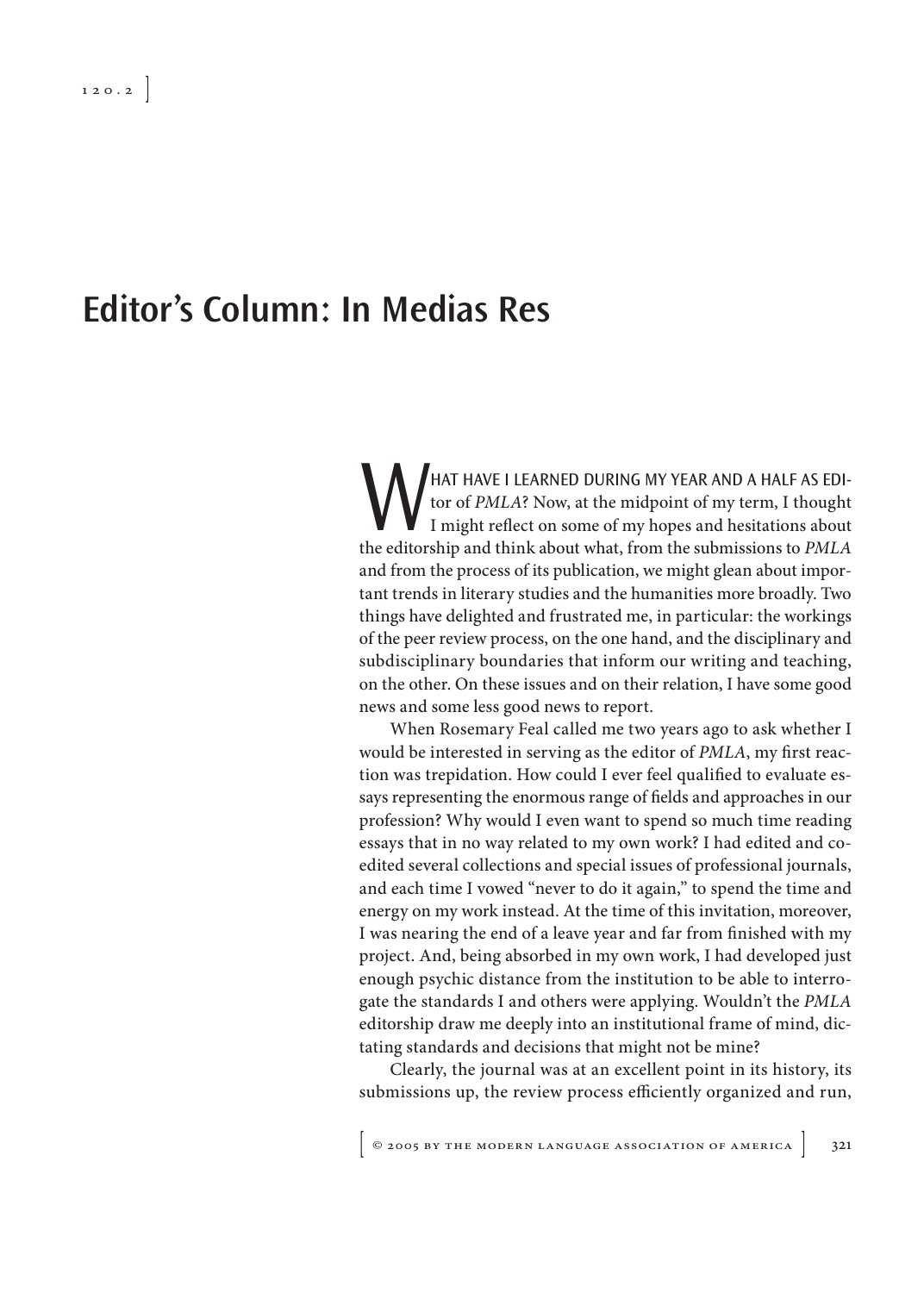interesting special-topic issues in the pipeline. Colleagues I spoke to even admitted reading *PMLA* more than they had in the past, excited by its new look and some of the recently added special features. Carlos Alonso, who was then the editor, described the Editorial Board meetings to me as the most intellectually intense and provocative discussions I would ever participate in. The anonymous submission process, particularly, ensured that the deliberations focused on the *work*, not on reputation, politics, or personality.

It was the prospect of these conversations and perhaps the eternal student in me that made me throw caution to the wind. When again might I have the chance—no, the obligation—not only to read in detail about, say, Lope de Vega, Milton, Auden, Alejandro Morales, and Oliver Sacks in one sitting but also to consider debates about the linguistic turn, disability studies, trauma studies, constructions of masculinity, religion, politics, and aesthetics? I would know what's going on in the humanities, what the hot issues were, how different fields were defining and redefining themselves and the objects of their inquiry. I would be able to regain some of the breadth that after several decades of teaching and writing in one's own disciplinary locus one inevitably loses. And the teacher in me was intrigued as well. Here was my chance to learn what makes an article truly compelling, a knowledge that was sure to help me with my own writing and with my teaching as well.

Indeed, I have learned a great deal not just from reading the articles but from the practice of evaluation itself, although I have regretfully also had a hand in declining a great number of essays. I have even seen articles declined that, had I been able, I would have wanted to publish in the journal. The process is certainly not foolproof. But virtually each of the articles the journal declines is accompanied by helpful, engaged readings and by useful and at times very detailed suggestions for revision. Our colleagues, I quickly learned, spend a great deal of energy on peer review, and we generally read one another's work with attention and generosity, writing evaluations that range up to several single-spaced pages. It's not that we don't impose our own standards and even, sometimes, our own prejudices, and it's not that we don't sometimes get impatient with what we perceive to be the mistakes of others. We are, for the most part, extremely demanding readers. But most of us also believe in revision, and we want to see the essays we read meet very high standards indeed. To that end, we are willing to scrutinize them with enormous care, posing tough, provocative, and productive questions to them. It is rare for me to receive a letter of critique that is not constructive as well as incisive. And those of us who submit our work are most often open to critique and suggestion and willing to revise, cut, reorganize. At its best, the peer review process is a multistage conversation about the article's subject among a number of scholars who have high investments in that subject and its broader implications.

Essays are submitted by MLA members across the United States and abroad, by graduate students, independent scholars, and colleagues in every rank on the tenure track. In the last five years, 1,342 regular essays were submittted to *PMLA* (not including invited pieces), and 67 of them were published. Fifteen of the published authors were full professors, eleven were associate professors, twenty-six were assistant professors, twelve were graduate students, and four were scholars in other ranks. Forty were men and twenty-eight women.

Each essay submitted to *PMLA* is read anonymously by a minimum of two and as many as ten readers. Many are revised two or three times, and some of those may, in a final assessment, still be declined by the board. The first two or, in disputed cases, three reviewers generally represent the immediate field of the article. If they recommend it, it goes to the less specialized readership represented by the Editorial Board. The board meetings I have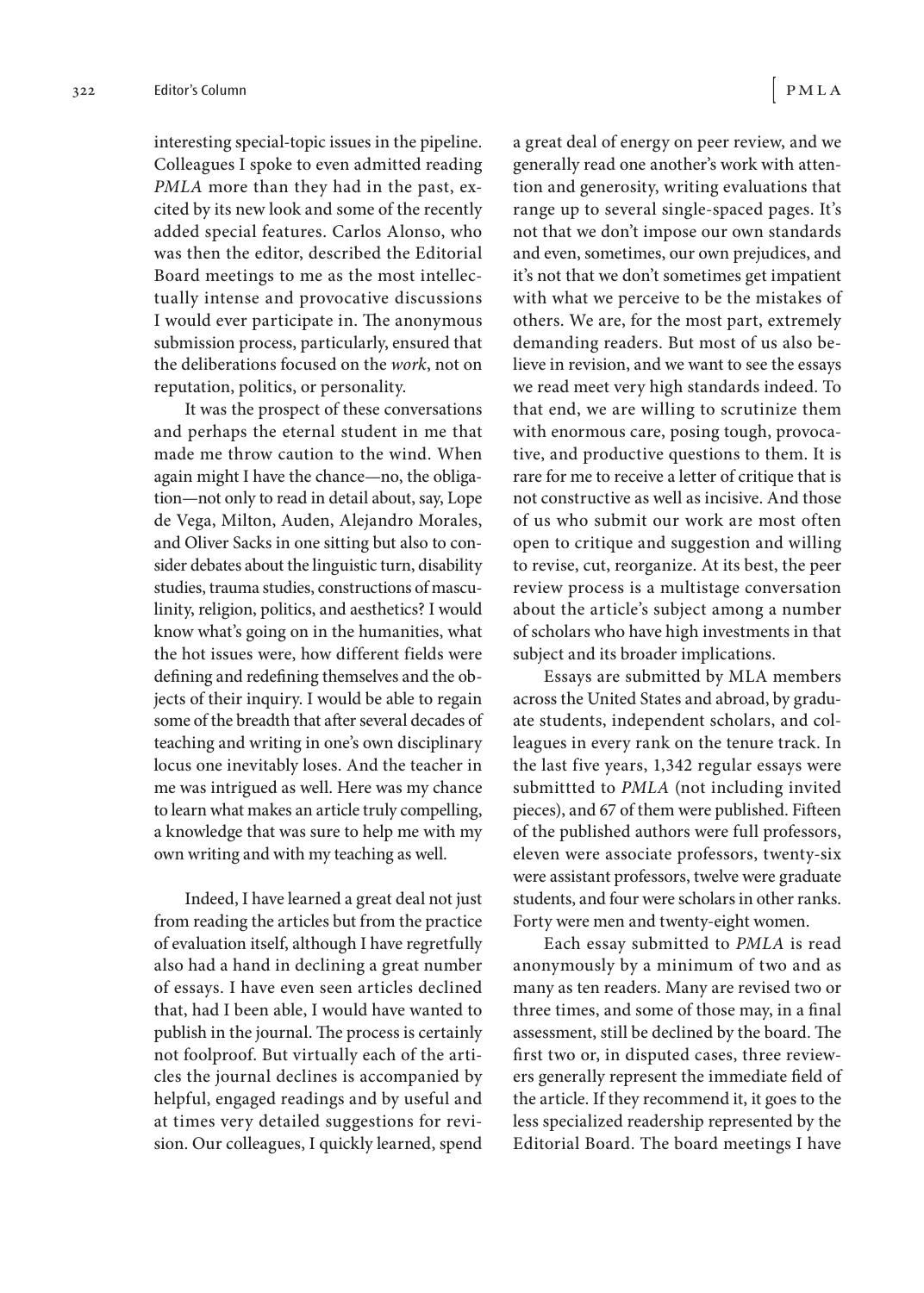chaired have indeed included some of the most stimulating discussions I have ever participated in. It is rare to find pure agreement on the board, but, contrary to a common misconception voiced to me recently by a colleague, I have also not found that we decline work that is innovative, risk-taking, or controversial in favor of the safer essays on which we concur. And although board members may apply quite divergent standards to the essays before them, reflecting disciplinary preferences and prejudices, in addition to personal ones, I have not by and large found that those differences have caused the final decisions to favor some fields over others. Still, these are two issues about which we need to be most vigilant.

At our best, we consent to suspending our sometimes strong and categorical judgments long enough to listen to one another's opinions. As one board member put it at our last meeting, "If some of these very smart people find something of great interest in an essay, there must be something there, and I want to hear what it is." Some essays provoke long and heated arguments, at the conclusion of which, if things go well, we roll up our sleeves and figure out, together, how the author might be able to respond to some of our objections in revising the paper. There is not one moment during those discussions when I do not imagine myself in the author's position. I oscillate from vowing I will never put myself through such a demanding process to envying the attention the essays receive from informed critical readers asking tough questions. Before serving on the board, I worried that nine or ten readers, each with strong opinions and presuppositions, negotiating with one another could ruin an essay, flatten it to the lowest common denominator, make it safe and tame. That is a risk, and surely some arguments might best be put forward without having to answer to multiple critiques. I am convinced, however, that few essays would not be improved, made more subtle, layered, and complex, in response to constructive critical scrutiny.

Having just chaired my seventh Editorial Board meeting, I find I still cannot easily predict how an essay is going to fare in discussion. I often do not even know how, at first reading, I feel about it myself. Invariably there are topics that interest me in particular, others I know much less about. As I reread submissions, other criteria emerge. It is not enough to address a topic that "should" be covered in *PMLA*: that topic must provoke a productive, coherent approach and argument. It is not enough to read a text by applying a certain theoretical framework to it, as many of us learned or have taught students to do. What *is PMLA* looking for in an essay? colleagues and students have asked me. I find that some essays engage me immediately through their lively writing style, or the forceful way in which they raise the questions they wish to explore, or the broad range of resources they deploy to address their questions. They might be anchored in a text or the work of a writer I have never read, but they evoke that text or work or its period with an intensity or a passion I find infectious. They foreground its relevance for me, here, now, by exhibiting what—intellectually and politically—is at stake in the inquiry. They think through theory, practice theory, but do not exhibit theoretical knowledge for its own sake. They tell me a story, the story of a mind working through a problem, probingly, suggestively, with authority and openness at the same time, inviting me to join in the exploration with them.

Board discussions are the discussions of nonspecialist, general readers. Still, we do not insist that every essay we consider be of broad interest to most *PMLA* readers but ask that it be "the best of its kind, whatever the kind," as recent editorial policy established, and that it address "a significant problem [and draw] out clearly the implications of its findings." "*PMLA*," the policy reads, "welcomes essays of interest to those concerned with the study of language and literature."

But what *are* those concerned with the study of language and literature interested in?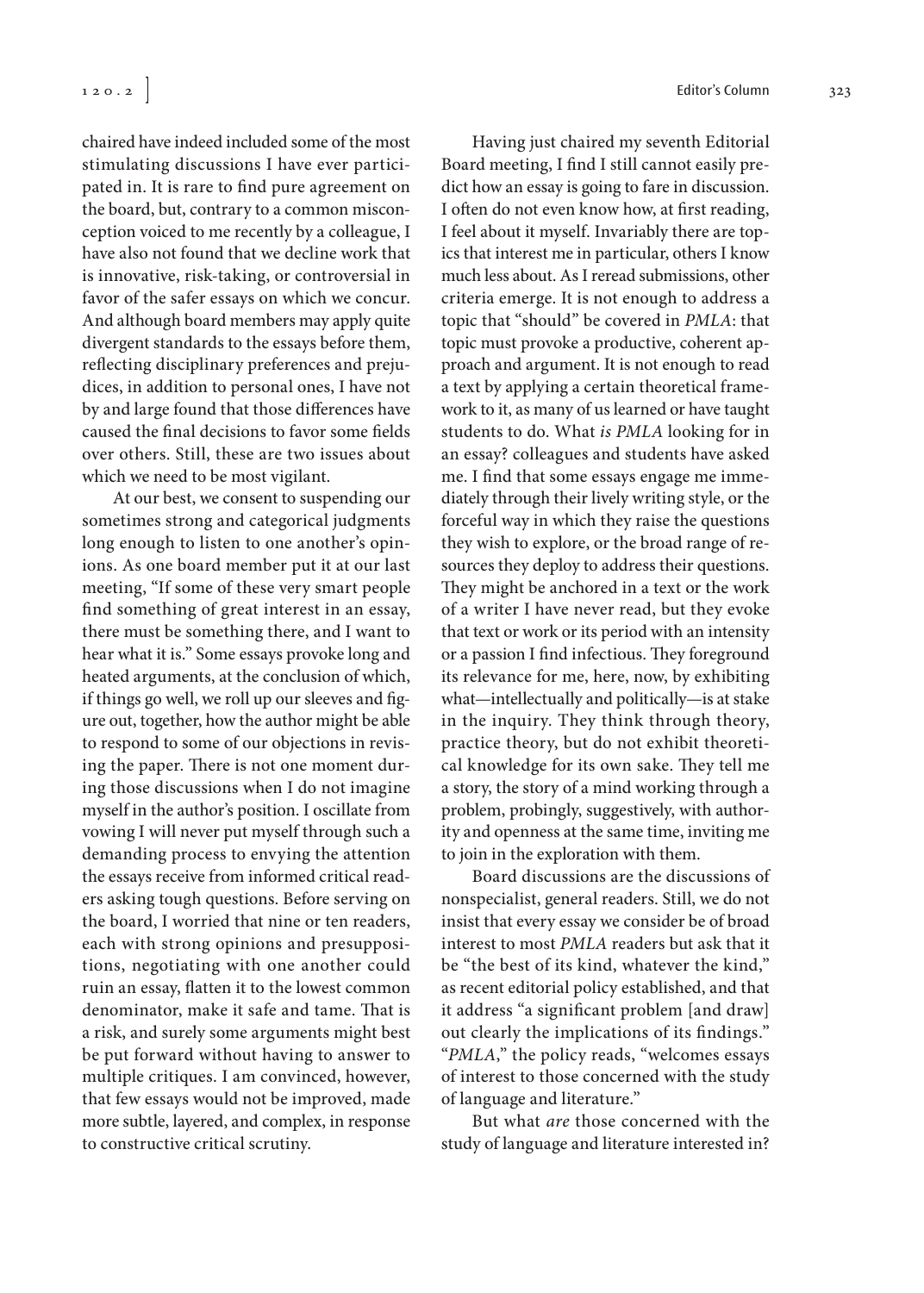"You should change the letter you send to consultant readers," a colleague recently wrote me. "I was asked to review an essay about indigenous media. Is this included under 'language and literature'? Why don't you broaden the categories to include other media discussed in *PMLA*, such as film, visual arts, performance?" A prospective author e-mailed recently to ask whether *PMLA* was an appropriate venue for her essay dealing with the representation of certain political events in popular media. And at the last convention a graduate student sought me out to question the relevance of *PMLA* essays to the literature classroom. Most of the essays are purely interpretive, focusing on particular texts, she insisted, and few, if any, articulate what literary study is for—the objectives she feels she needs to define in her course planning and in her classroom.

In previous Editor's Columns, I have expressed my frustration with authors' and consultant readers' narrow interpretations of what constitutes a "scholarly article." To me, "the best of its kind, whatever the kind," includes a broad range of writing styles and forms of scholarship. These new questions elicit new frustrations with some of the boundaries of our discipline and its divisions within the MLA, boundaries that shape and delimit our understanding of "language and literature."

If we look at this issue alone, we find a number of disciplines invoked in every one of the essays, and we find that the "significant problems" raised by the essays cannot be contained in the methods offered by one discipline, even one as capacious as ours, but demand inter-, cross-, trans-, or maybe even postdisciplinary responses (since I believe that what we call interdisciplinarity remains too deeply rooted in the disciplines and actually, in many cases, has the effect of undergirding them). Although MLA divisions are still organized by language or nation, genre, and period—a categorization that is also reflected in the selection of the *PMLA* Advisory Committee—the sessions that MLA divisions and allied organizations sponsor, the expertise of Advisory Committee members and consultant readers, and the essays submitted to and published by *PMLA* do not sit comfortably within those categories. As a comparatist who never knew whether to stay at the "English" or the "foreign languages" hotel at the convention, I know I am not alone in my frustration with the traditional rubrics that divide literary study and structure undergraduate and graduate curricula and hiring. Editing this journal has only confirmed my sense that we may need to rethink our categories so that they better reflect the work we do, allowing us perhaps to look beyond local habits, often perpetuated for their own sake.

When I asked the *PMLA* staff to send me some statistics on submissions "by field" for the last five years, a number of individual fields, as categorized by the MLA, were well represented, others much less so (18 essays in sixteenth-century British, 19 in seventeenthcentury British, 32 in eighteenth-century British, 63 in eighteenth- and nineteenth-century American, and 218 in twentieth-century American, for example, as opposed to only 25 in pre-1800 French and 43 in post-1800 French, 16 in post-1800 German, 9 in Italian, 30 in Spanish). Something is wrong with the submissions, and the way they are categorized reflects a problem that goes beyond the two hotels at the convention. Why, at the MLA, are we keeping English and "foreign" languages on separate, nonintersecting tracks? Why are all "foreign" languages related to one another more than they are to English? What is the status of language itself in the MLA and in *PMLA*? Although I am convinced that we need to work to attract more submissions to the journal in underrepresented periods and literatures, I am heartened by the fact that the largest category of submissions was labeled "General and Miscellaneous": 303 essays (roughly a quarter of all submissions) escaped our traditional system of categorization. This should give us pause.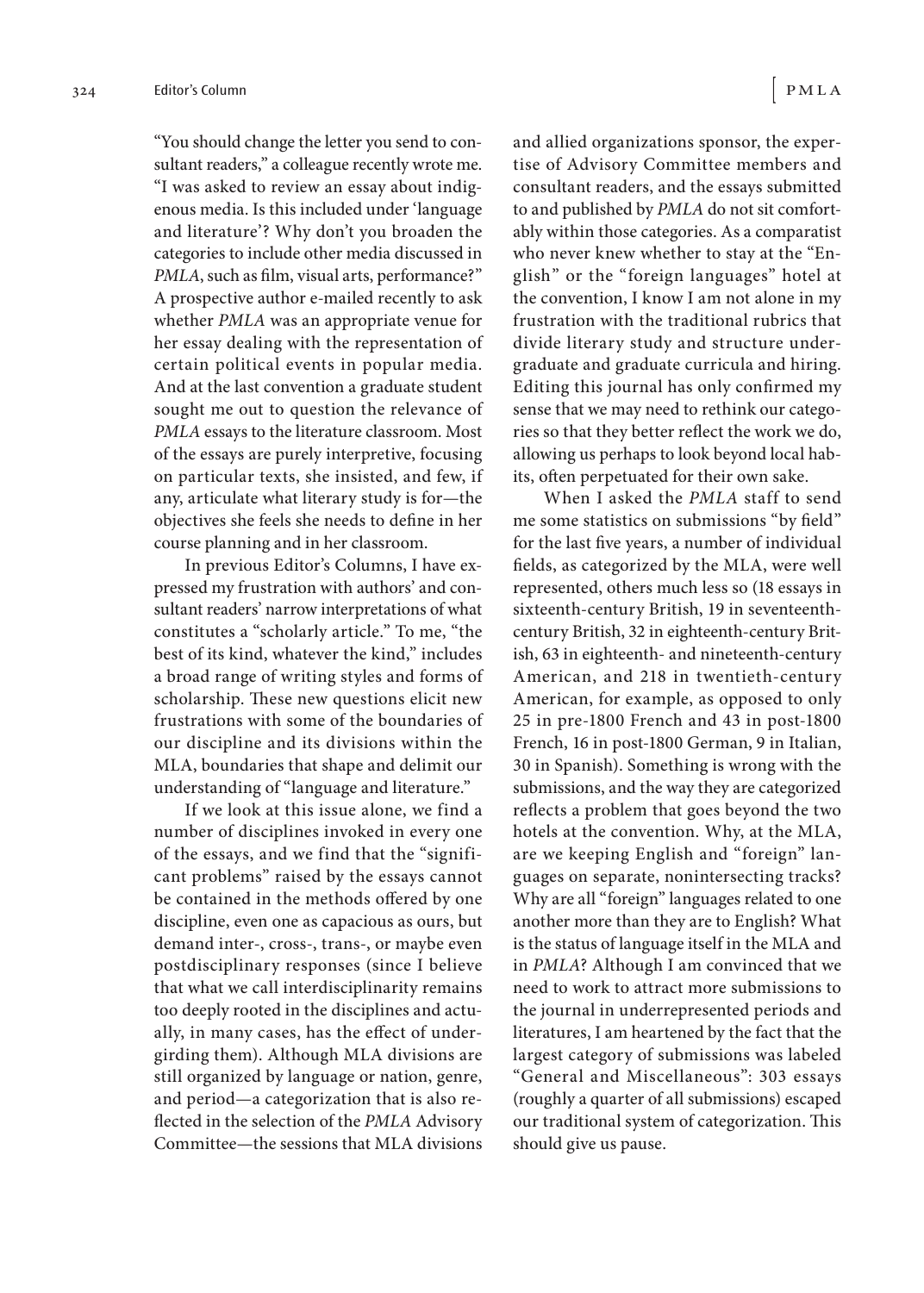Let us look at this issue as an example. Although one could say that a given essay fits under the rubric of twentieth-century American studies, or Chicano studies, or Milton studies, each also addresses problems that radically transgress the boundaries of these subfields. Reading them through the eyes of the general reader, one learns a great deal about Lope de Vega, or Alejandro Morales, or W. H. Auden. But one learns more about how to frame a question, how to read texts in relation to one another and to contemporary problems or events. Two of the essays in this issue respond directly to the crisis of reading and representation resulting from September 11, 2001. Two reread a past moment (the Enlightenment) from a particular vantage point in the twentieth century; two deal with the specter of religion and its constitutive force; several confront the relation between aesthetics and politics. They thus engage their readers on a number of different levels, opening out from specific and local textual or generic questions to broader methodological and intellectual problems. Alison Weber, for example, finds she has to return to a more traditional biographical approach to engage construction of the masculine subject through religion in Lope de Vega. Susannah Young-ah Gottlieb uses reception theory, and the figure of Voltaire, to compare two mid-twentieth-century invocations of the Enlightenment, in Auden and in Horkheimer and Adorno. James Berger returns to the eighteenth-century figure of the wild child to illuminate contemporary responses to the "fall" of language by Don DeLillo and Oliver Sacks. Feisal Mohamed interrogates recent rereadings of Milton's *Samson Agonistes* occasioned by the terrorist attacks of September 11 both from within Milton studies and from the perspective of contemporary concerns with religious violence. And Dean Franco illuminates *The Rag Doll Plagues* from psychoanalytic and historical vantage points. Note also that in reading Derrida with Morales, Horkheimer and Adorno with Auden, and Oliver

Sacks with Don DeLillo, the contributors significantly expand the category of writers traditionally taught in literature departments.

Do these essays tell us where we are as a discipline, what the hot issues are? Certainly they do, inasmuch as they illustrate the comparative and cross-disciplinary connections we make in our reading, the methodological flexibility we typically show. In reaching beyond, outside, and across disciplinary and subdisciplinary boundaries, these essays, as well as many others I have read for *PMLA*, have indeed provided the intellectual breadth that enticed me to the editorship in the first place, a breadth that traditional divisions within the association belie, I am afraid.

The special features in this issue also illustrate these disciplinary disruptions and reconfigurations and the enormous range of what "those concerned with the study of language and literature" are interested in reading about and contributing to. The papers from the Conference on Disability Studies and the University chart the growth of a new field, one that reaches across disciplinary divides and expands the boundaries of academic inquiry. The agenda of disability studies is inherently activist as well as scholarly and pedagogical. As Michael Davidson and Tobin Siebers write in their introduction to the conference papers, "The emerging field of disability studies provides a critical framework that reorients the basic assumptions of various fields of knowledge, from political science to architecture, from engineering to art history, from genetics to law, from biology to poetry, from public policy to education." While the conference papers describe the construction of an expansive interdisciplinary field, many of them come back to the special contribution of the humanities and literary studies in particular as the authors "shift . . . emphasis from a medical context that seeks to classify and cure individual impairments to a new context that exposes the ways in which impairment